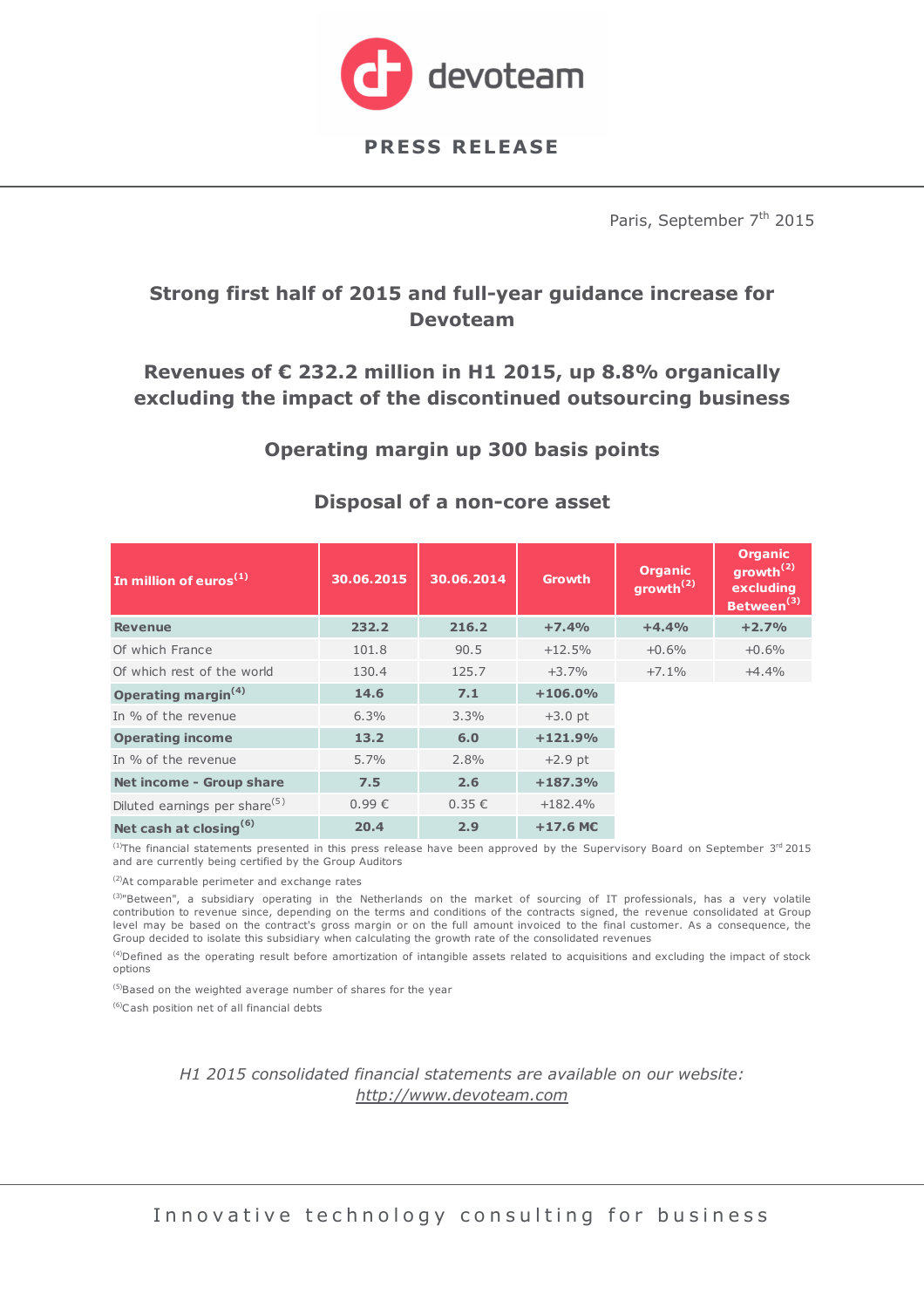

Devoteam (NYSE Euronext Paris: DVT) reported revenues of  $\epsilon$  232.2 million for the first half of 2015, a 7.4% increase compared to the first half of 2014. At constant perimeter and exchange rates, and when excluding the impact of the outsourcing business in France, revenues increased 8.8% compared to last year.

The operating margin stood at  $\epsilon$  14.6 million, representing 6.3% of the revenue. It surged 300 basis points compared to the same period in 2014.

Net income attributable to the shareholders of Devoteam S.A. amounted to  $\epsilon$  7.5 million, versus € 2.6 million one year earlier, a 187.3% increase.

Based on these encouraging financial results, which reflect the success of the EAGLE plan started in 2011, and with the willingness to further accelerate the course undertaken since then, the Group keeps focusing on its strategic offers. In H1, it materialized by the completion of another disposal of non core asset and by a significant evolution of the Group's marketing strategy.

Devoteam S.A. hence completed, in the first half of 2015, the disposal of most of the shares it owned in the capital of Exa ECS (design, build and run of cabling, safety, and electricity systems, formerly "Exaprobe ECS"), bringing the total percentage owned by the Group in Exa ECS down to 35%. As a consequence, since April  $1<sup>st</sup>$  2015, Exa ECS has been consolidated under the equity method in the Group's consolidated financial statements; it was fully consolidated prior to this date.

Also, the Group has redesigned its identity and communication strategy, summarized in the new baseline: "We are Digital Transformakers". This new baseline aims at clearly positioning the Group as a leading and innovative player in the Digital universe.

#### **Results for the first half of 2015**

**Revenues** for the first half of 2015 amounted to € 232.2 million, an 8.8% growth at comparable perimeter and exchange rates, when excluding the impact of the outsourcing business in France (DVO).

Over the second quarter of 2015, the Group generated revenues of  $\epsilon$  116.7 million, a 9.5% rise at comparable perimeter and exchange rates, when excluding the impact of DVO. Besides the slightly positive effect of the number of working days, the growth was fostered by a good dynamic on the Cloud and Mobility offers as well as a strong demand for Project management in the Digital Transformation environment.

This impulse resulted in an increase of the productive headcount, a visible improvement of the project margins and a higher utilization of the resources. Thus, the **operating margin** of the first half – defined as the current operating result excluding the impact of stock options and the amortization of intangible assets resulting from acquisitions –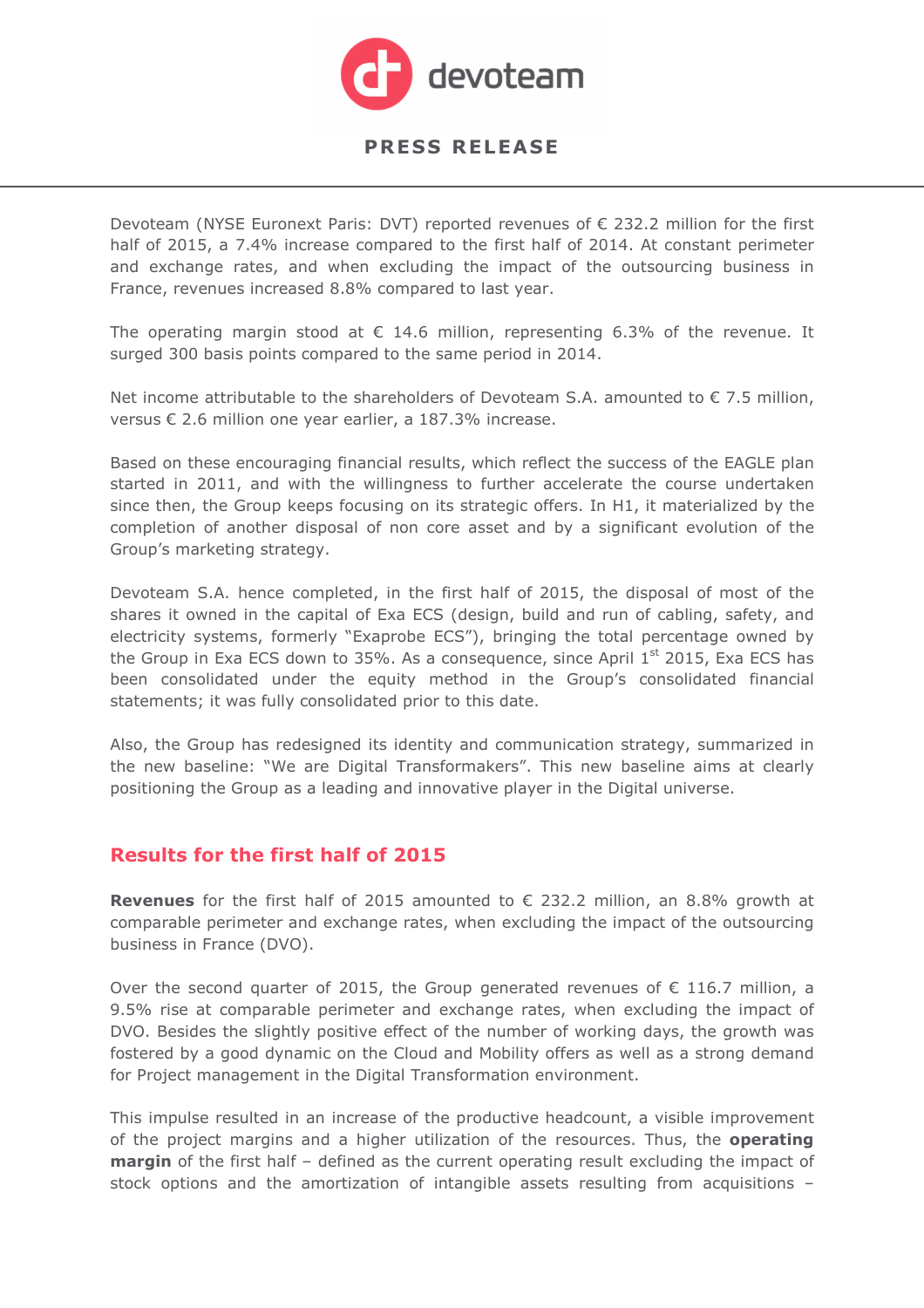

increased by 300 basis points. It stood at  $\epsilon$  14.6 million, representing 6.3% of the revenue, against  $\epsilon$  7.1 million and 3.3% of the revenue over the first half of 2014.

The **operating result** was  $\in$  13.2 million and included non-recurring expenses up to  $\in$ 1.4 million. Non recurring expenses were due to restructuring costs for  $\epsilon$  0.7 million, mainly in France, and M&A impacts for € 0.6 million (loss on disposal and amortization of intangible assets from acquisitions).

The **financial result** remained stable from one year to another at  $- \epsilon$  0.6 million. The share of profit from associates was negative at  $\epsilon$  0.2 million.

**Tax expenses** amounted to  $€$  4.0 million. It represented 32.1% of the profit before tax versus 46.6% over the first half of 2014, mainly thanks to the recognition of tax assets in France. The tax expenses included the effect of local taxes like CVAE in France or IRAP in Italy for € 1.1 million (versus € 1.3 million on June 30<sup>th</sup> 2014).

The **net income** was € 8.5 million, against € 2.9 million last year, of which € 7.5 million attributable to the shareholders of Devoteam S.A. The diluted earnings per share grew 182.4% to € 0.99.

On June 30<sup>th</sup> 2015, the financial situation of the Group is strong, with **net cash** standing at € 20.4 million, a € 17.5 million increase compared to that of June 30<sup>th</sup> 2014.

The net cash variation in the first half of the year was  $-\epsilon$  9.1 million and is explained by the seasonal increase in the working capital.

The Group also completed in July 2015 a 6-year debt private placement (Euro PP) of  $\epsilon$  30 million, bearing interest at a rate of 3.25%. The debt was subscribed by institutional investors.

The detail of the net cash is presented in the appendix of this press release.

# **Analysis by region**

When excluding the outsourcing business in France and the divestments, all regions within the Group grew and improved their margin over the first half-year.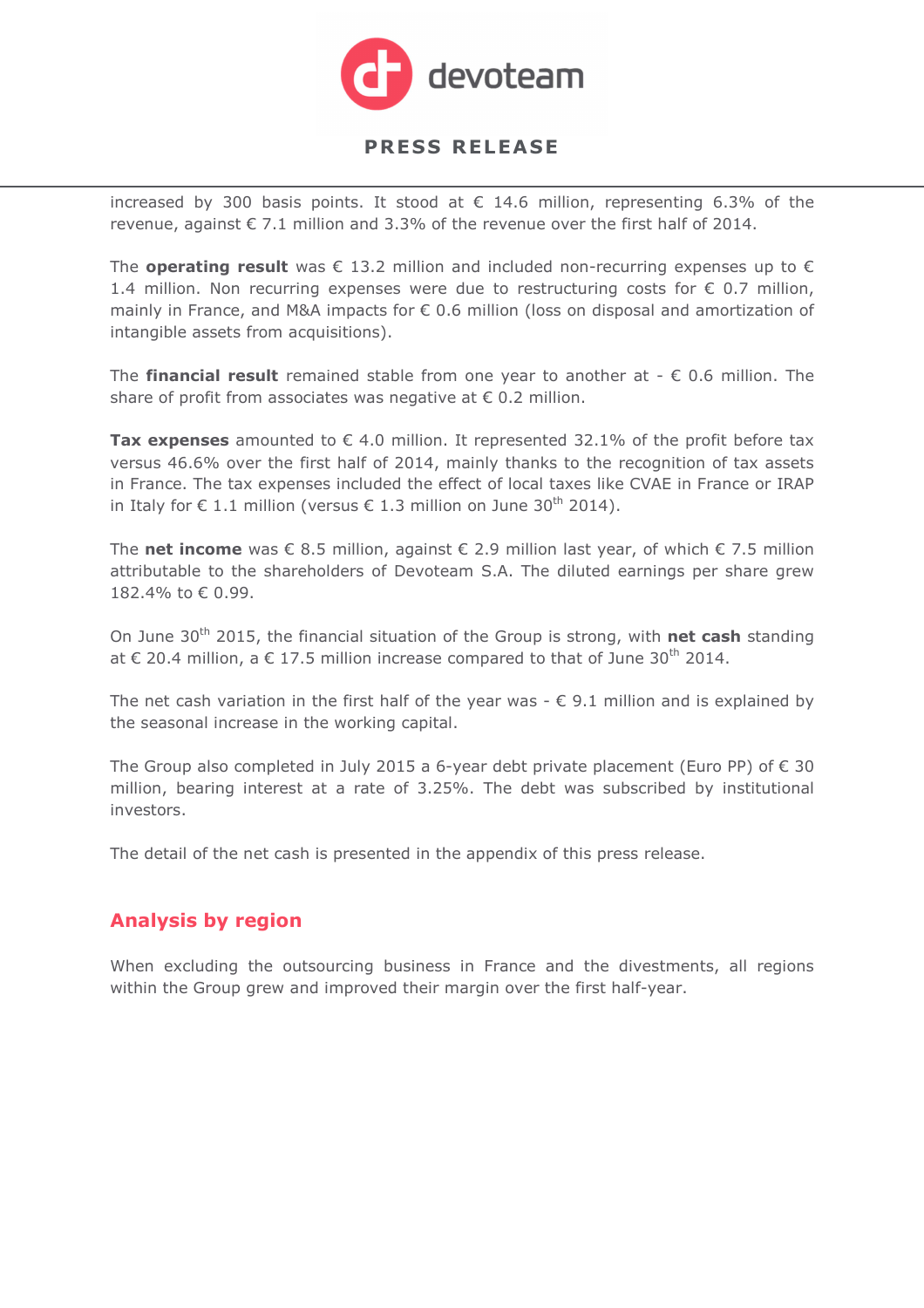

#### Evolution by region of the quarterly revenue:

| In million of euros                                                                          | 01 2015  | 01 2014 | 02 2015                  | 02 2014 | H1 2015  | H1 2014 |
|----------------------------------------------------------------------------------------------|----------|---------|--------------------------|---------|----------|---------|
| <b>New Mediterranea</b><br>(Solutions France, Consulting France, Tunisia)                    | 37.6     | 36.2    | 37.6                     | 35.7    | 75.2     | 71.9    |
| Variation                                                                                    | 3.8%     |         | 5.5%                     |         | 4.7%     |         |
| L-f-I variation $(1)$                                                                        | 3.8%     |         | 5.4%                     |         | 4.6%     |         |
| <b>Northern Europe &amp; Belux</b><br>(United-Kingdom, Norway, Denmark, Belgium, Luxembourg) | 26.2     | 25.7    | 27.0                     | 25.2    | 53.3     | 50.9    |
| Variation                                                                                    | 1.9%     |         | 7.4%                     |         | 4.6%     |         |
| L-f-I variation $(1)$                                                                        | 1.7%     |         | 6.6%                     |         | 4.1%     |         |
| <b>Central Europe</b><br>(Germany, Switzerland, Czech Rep., Poland, Austria)                 | 13.0     | 11.4    | 12.3                     | 11.6    | 25.3     | 22.9    |
| Variation                                                                                    | 14.6%    |         | 6.0%                     |         | 10.2%    |         |
| L-f-I variation $(1)$                                                                        | 13.0%    |         | 4.0%                     |         | 8.5%     |         |
| <b>Single entities</b><br>(S'team, Middle East, Netherlands excl. Between, Spain)            | 16.6     | 13.1    | 16.8                     | 13.3    | 33.4     | 26.4    |
| Variation                                                                                    | 26.9%    |         | 26.2%                    |         | 26.5%    |         |
| L-f-I variation $(1)$                                                                        | 19.4%    |         | 18.2%                    |         | 18.8%    |         |
| <b>Others</b>                                                                                | 21.0(2)  | 15.8    | 23.0(2)                  | 17.9    | 44.0(2)  | 33.7    |
| Variation                                                                                    | 32.9%    |         | 28.7%                    |         | 30.7%    |         |
| $L-f-1$ variation <sup>(1)</sup>                                                             | $-5.6%$  |         | $-7.1%$                  |         | $-6.4%$  |         |
| L-f-I variation <sup>(1)</sup> excl. Between <sup>(3)</sup>                                  | $-33.3%$ |         | $-34.9%$                 |         | $-34.1%$ |         |
| L-f-I variation <sup>(1)</sup> excl. $DVO^{(4)}$                                             | 30.8%    |         | 24.5%                    |         | 27.4%    |         |
| Divestments <sup>(5)</sup>                                                                   | 1.1      | 6,8     | $\overline{\phantom{a}}$ | 3.6     | 1.1      | 10.4    |
| <b>Total</b>                                                                                 | 115.5    | 109.0   | 116.7                    | 107.2   | 232.2    | 216.2   |
| Variation                                                                                    | 5.9%     |         | 8.9%                     |         | 7.4%     |         |
| L-f-I variation $(1)$                                                                        | 3.9%     |         | 4.9%                     |         | 4.4%     |         |
| L-f-I variation <sup>(1)</sup> excl. Between <sup>(3)</sup>                                  | 2.1%     |         | 3.2%                     |         | 2.7%     |         |
| L-f-I variation <sup>(1)</sup> excl. $DVO(4)$                                                | 8.2%     |         | 9.5%                     |         | 8.8%     |         |

(1)At comparable perimeter and exchange rates

(2)Of which € 5.9 million in Q1 2015 and € 6.3 million in Q2 2015 of contribution of Axance and gPartner

<sup>(3)</sup>"Between", a subsidiary operating in the Netherlands on the market of sourcing of IT professionals, has a very volatile contribution to revenue since, depending on the terms<br>and conditions of the contracts signed, the

(4)Outsourcing business in France

(5)In 2015, Divestments include Exa ECS. In 2014, it also includes AuSystems Italy, CRM Poland and Devoteam Sweden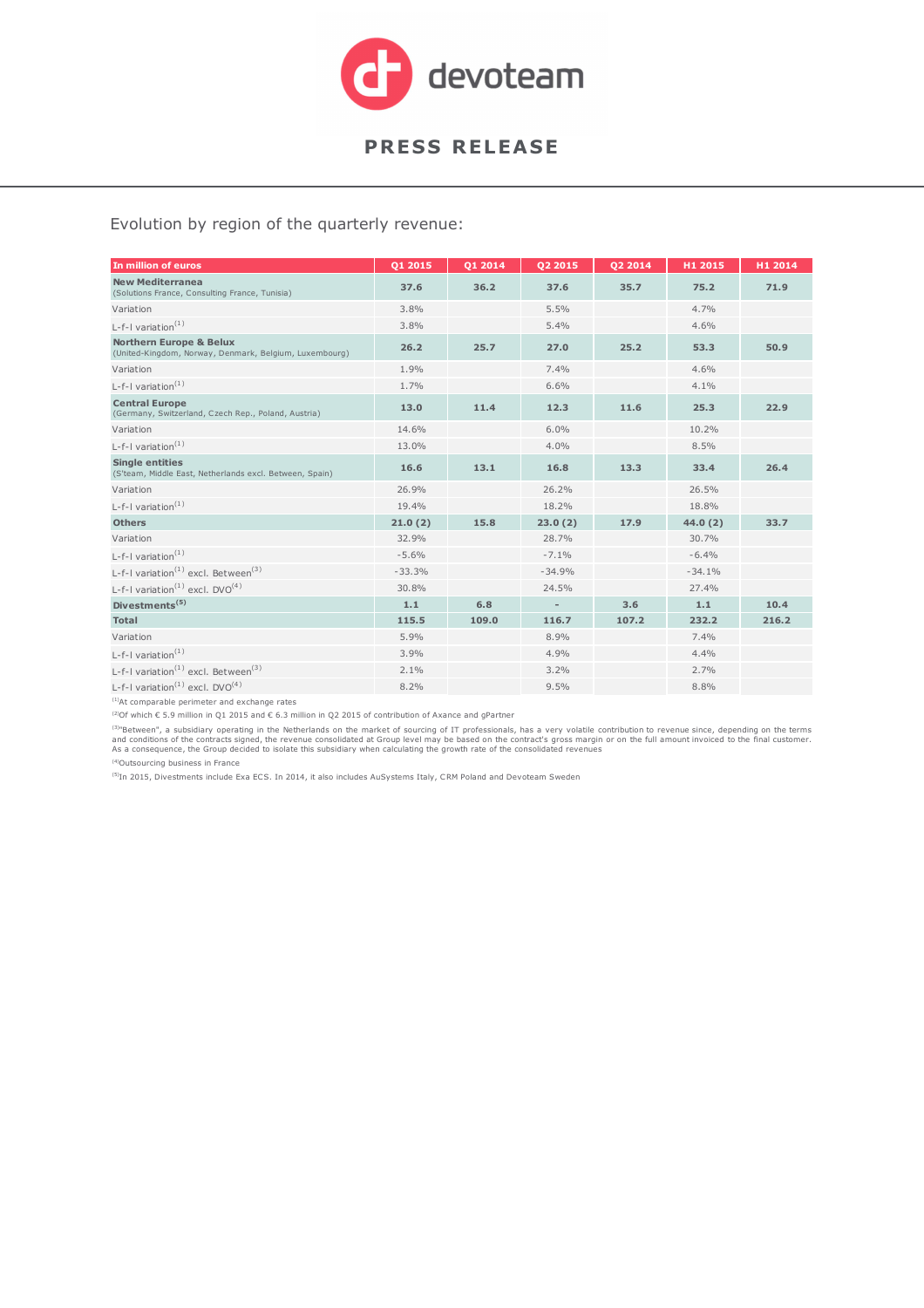

Evolution by region of the revenue and the operating margin of the first half-year:

| In million of euros                                                                          | Group<br>contribution | <b>Operating</b><br>margin | In % of Group<br>contribution | <b>Group</b><br>contribution | <b>Operating</b><br>margin | In % of Group<br>contribution |
|----------------------------------------------------------------------------------------------|-----------------------|----------------------------|-------------------------------|------------------------------|----------------------------|-------------------------------|
|                                                                                              | H1 2015               | H1 2015                    | H1 2015                       | H1 2014                      | H1 2014                    | H1 2014                       |
| <b>New Mediterranea</b><br>(Solutions France, Consulting France, Tunisia)                    | 75.2                  | 6.3                        | 8.3%                          | 71.9                         | 4.2                        | 5.9%                          |
| Variation                                                                                    | 4.7%                  | 48.4%                      |                               |                              |                            |                               |
| L-f-I variation <sup>(1)</sup>                                                               | 4.6%                  |                            |                               |                              |                            |                               |
| <b>Northern Europe &amp; Belux</b><br>(United-Kingdom, Norway, Denmark, Belgium, Luxembourg) | 53.3                  | 3.2                        | 6.0%                          | 50.9                         | 1.9                        | 3.7%                          |
| Variation                                                                                    | 4.6%                  | 69.0%                      |                               |                              |                            |                               |
| L-f-I variation $(1)$                                                                        | 4.1%                  |                            |                               |                              |                            |                               |
| <b>Central Europe</b><br>(Germany, Switzerland, Czech Rep., Poland, Austria)                 | 25.3                  | 0.7                        | 2.8%                          | 22.9                         | 0.2                        | 0.7%                          |
| Variation                                                                                    | 10.2%                 | 329.5%                     |                               |                              |                            |                               |
| L-f-I variation $(1)$                                                                        | 8.5%                  |                            |                               |                              |                            |                               |
| <b>Single entities</b><br>(S'team, Middle East, Netherlands excl. Between, Spain)            | 33.4                  | 3.3                        | 9.9%                          | 26.4                         | 1.7                        | 6.5%                          |
| Variation                                                                                    | 26.5%                 | 91.3%                      |                               |                              |                            |                               |
| L-f-I variation <sup>(1)</sup>                                                               | 18.8%                 |                            |                               |                              |                            |                               |
| <b>Others</b>                                                                                | 44.0                  | 0.9                        | 2.0%                          | 33.7                         | (0.3)                      | $-1.0%$                       |
| Variation                                                                                    | 30.7%                 | $-364.5%$                  |                               |                              |                            |                               |
| $L-f-1$ variation <sup>(1)</sup>                                                             | $-6.4%$               |                            |                               |                              |                            |                               |
| L-f-I variation <sup>(1)</sup> excl. Between <sup>(2)</sup>                                  | $-34.1%$              |                            |                               |                              |                            |                               |
| L-f-I variation <sup>(1)</sup> excl. DVO <sup>(3)</sup>                                      | 27.4%                 |                            |                               |                              |                            |                               |
| Divestments <sup>(4)</sup>                                                                   | 1.1                   | 0.2                        | 18.6%                         | 10.4                         | (0.6)                      | $-5.7%$                       |
| <b>Total</b>                                                                                 | 232.2                 | 14.6                       | 6.3%                          | 216.2                        | 7.1                        | 3.3%                          |
| Variation                                                                                    | 7.4%                  | 106.0%                     |                               |                              |                            |                               |
| L-f-I variation $(1)$                                                                        | 4.4%                  |                            |                               |                              |                            |                               |
| $L-f-1$ variation <sup>(1)</sup> excl. Between <sup>(2)</sup>                                | 2.7%                  |                            |                               |                              |                            |                               |
| L-f-I variation <sup>(1)</sup> excl. DVO <sup>(3)</sup>                                      | 8.8%                  |                            |                               |                              |                            |                               |
|                                                                                              |                       |                            |                               |                              |                            |                               |

 $(1)$ At comparable perimeter and exchange rates

<sup>(2)</sup>"Between", a subsidiary operating in the Netherlands on the market of sourcing of IT professionals, has a very volatile contribution to revenue since, depending on the terms and conditions of the<br>contracts signed, the

<sup>(3)</sup>Outsourcing business

(4)In 2015, Divestments include Exa ECS. In 2014, it also includes AuSystems Italy, CRM Poland and Devoteam Sweden

# **Headcount and utilization rate**

On June 30<sup>th</sup> 2015, the Group employed 3 568 people compared to 3 573 people on March  $31<sup>st</sup>$  2015. Excluding the impact of DVO and the disposal of Exa ECS (37 people), the headcount increased by 36 people over the second quarter of 2015, strengthening the growth trend recorded since the fourth quarter of 2014.

The ratio of billable headcount to total headcount improved during the quarter and stood at 84.7%, against 84.6% on March  $31<sup>st</sup>$  2015, mainly thanks to the disposal of Exa ECS.

On the second quarter, the Group showed a strong improvement of the utilization rate of internal resources<sup>1</sup> excluding divestments which improved 1.4 point at 84.3% compared to 82.9% on the previous quarter.

| Utilization rate of internal resources, excluding divested entities* |         |         |         |                |         |         |
|----------------------------------------------------------------------|---------|---------|---------|----------------|---------|---------|
| 01 2014                                                              | 02 2014 | 03 2014 | 04 2014 | <b>FY 2014</b> | 01 2015 | 02 2015 |
| $82.1\%$                                                             | 83.5%   | 84.3%   | 83.7%   | 83.4%          | 82.9%   | 84.3%   |

 $\overline{a}$ \* In 2015, the divested entities include Exa EC S. In 2014, it also includes AuSystems Italy, CRM Poland and Devoteam Sweden

<sup>&</sup>lt;sup>1</sup> Utilization rate measures the percentage of working hours (excluding paid holidays) of billable employees that were billed to a client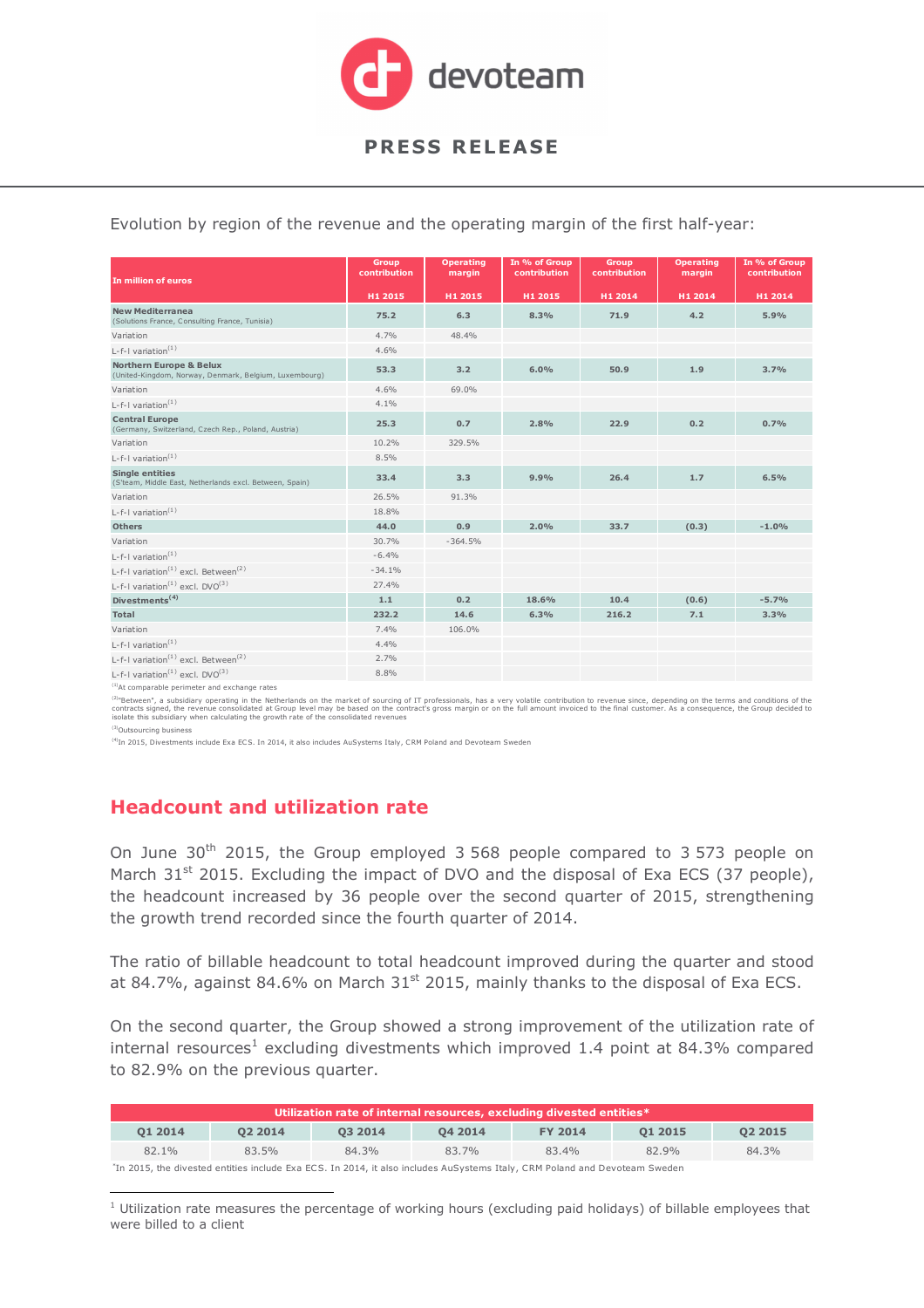

#### **2015 outlook**

Taking into account the strong performance of the first half-year, the Group increased its annual targets of revenue and operating margin. The revenue is expected at  $\epsilon$  460 million and the operating margin at 6.5% of the revenue, representing the top of the previously communicated range.

### **2015 financial calendar and press releases**

**Q3 2015** November  $10^{th}$  2015 **Press release after market closed**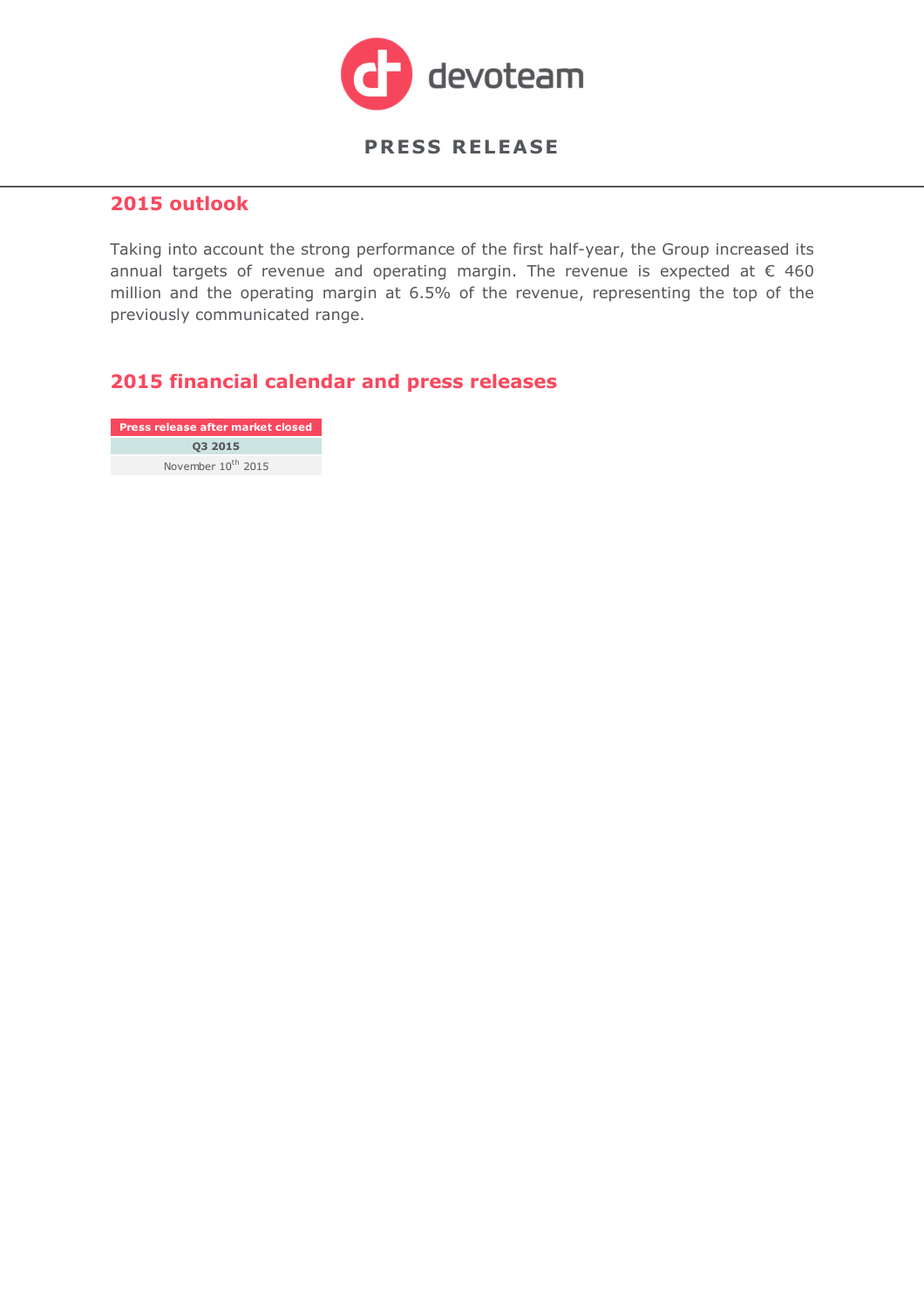

#### **Appendix**

## **Evolution of the activity by geography – Quarterly revenue**

| In million of euros                                         | Q1 2015 | Q1 2014 | Q2 2015 | 02 2014 | H1 2015 | H1 2014 |
|-------------------------------------------------------------|---------|---------|---------|---------|---------|---------|
| <b>France</b>                                               | 51.1    | 45.4    | 50.8    | 45.1    | 101.8   | 90.5    |
| Variation                                                   | 12.6%   |         | 12.5%   |         | 12.5%   |         |
| L-f-I variation $(1)$                                       | $-0.4%$ |         | 1.7%    |         | 0.6%    |         |
| L-f-I variation <sup>(1)</sup> excl. $DVO^{(3)}$            | 10.2%   |         | 13.0%   |         | 11.6%   |         |
| <b>Rest of the world</b>                                    | 64.4    | 63.6    | 66.0    | 62.0    | 130.4   | 125.7   |
| Variation                                                   | 1.2%    |         | 6.3%    |         | 3.7%    |         |
| L-f-I variation $(1)$                                       | $7.0\%$ |         | 7.2%    |         | 7.1%    |         |
| L-f-I variation <sup>(1)</sup> excl. Between <sup>(2)</sup> | 4.2%    |         | 4.6%    |         | 4.4%    |         |
| <b>Total</b>                                                | 115.5   | 109.0   | 116.7   | 107.2   | 232.2   | 216.2   |
| Variation                                                   | 5.9%    |         | 8.9%    |         | 7.4%    |         |
| L-f-I variation $(1)$                                       | 3.9%    |         | 4.9%    |         | 4.4%    |         |
| L-f-I variation <sup>(1)</sup> excl. Between <sup>(2)</sup> | 2.1%    |         | 3.2%    |         | 2.7%    |         |
| L-f-I variation <sup>(1)</sup> excl. $DVO^{(3)}$            | 8.2%    |         | 9.5%    |         | 8.8%    |         |

(1)At comparable perimeter and exchange rates

<sup>(2)</sup>"Between", a subsidiary operating in the Netherlands on the market of sourcing of IT professionals, has a very volatile contribution to revenue since, depending on the terms<br>and conditions of the contracts signed, the

(3)Outsourcing business

## **Evolution of the activity by geography – Revenue and operating margin of the first half-year**

| In million of euros                                            | <b>Group</b><br>contribution | <b>Operating</b><br>margin | In % of Group<br>contribution | <b>Group</b><br>contribution | <b>Operating</b><br>margin | In % of Group<br>contribution |
|----------------------------------------------------------------|------------------------------|----------------------------|-------------------------------|------------------------------|----------------------------|-------------------------------|
|                                                                | H1 2015                      | H1 2015                    | H1 2015                       | H1 2014                      | H1 2014                    | H1 2014                       |
| France                                                         | 101.8                        | 8.4                        | 8.2%                          | 90.5                         | 3.9                        | 4.3%                          |
| Variation                                                      | 12.5%                        | 113.0%                     |                               |                              |                            |                               |
| L-f-I variation $(1)$                                          | 0.6%                         |                            |                               |                              |                            |                               |
| L-f-I variation <sup><math>(1)</math></sup> excl. DVO $^{(3)}$ | 11.6%                        |                            |                               |                              |                            |                               |
| <b>Rest of the world</b>                                       | 130.4                        | 6.2                        | 4.7%                          | 125.7                        | 3.1                        | 2.5%                          |
| Variation                                                      | 3.7%                         | 97.3%                      |                               |                              |                            |                               |
| L-f-I variation <sup>(1)</sup>                                 | 7.1%                         |                            |                               |                              |                            |                               |
| L-f-I variation <sup>(1)</sup> excl. Between <sup>(2)</sup>    | 4.4%                         |                            |                               |                              |                            |                               |
| Total                                                          | 232.2                        | 14.6                       | 6.3%                          | 216.2                        | 7.1                        | 3.3%                          |
| Variation                                                      | 7.4%                         | 106.0%                     |                               |                              |                            |                               |
| L-f-I variation $(1)$                                          | 4.4%                         |                            |                               |                              |                            |                               |
| L-f-I variation <sup>(1)</sup> excl. Between <sup>(2)</sup>    | 2.7%                         |                            |                               |                              |                            |                               |
| L-f-I variation <sup>(1)</sup> excl. $DVO^{(3)}$               | 8.8%                         |                            |                               |                              |                            |                               |

(1)At comparable perimeter and exchange rates

<sup>(2)</sup>"Between", a subsidiary operating in the Netherlands on the market of sourcing of IT professionals, has a very volatile contribution to revenue since, depending on the terms and conditions of the<br>contracts signed, the

(3)<br>Outsourcing business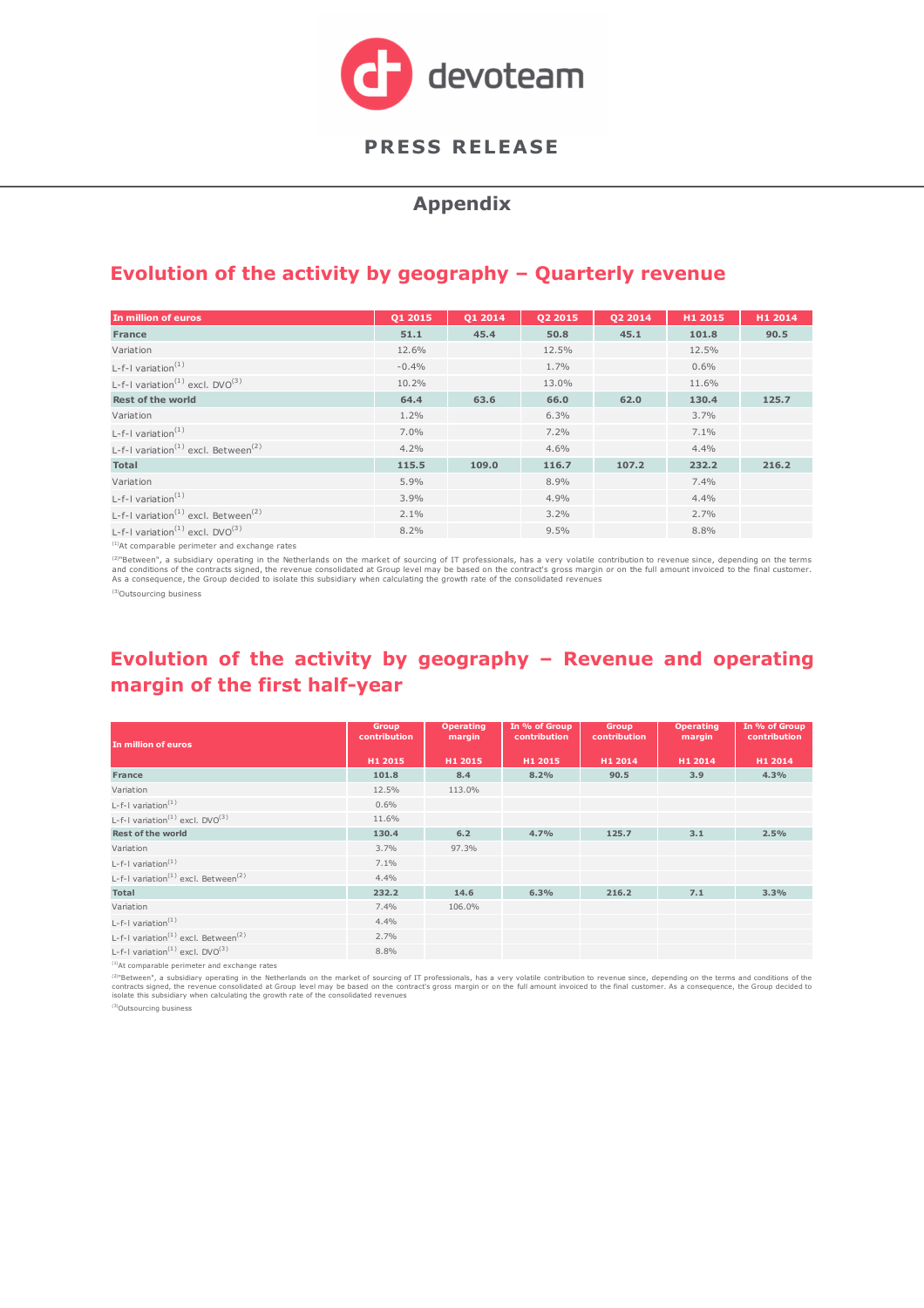

#### **Net debt**

| In million of euros                                            | 30.06.2015               | 31.12.2014               | 30.06.2014               |
|----------------------------------------------------------------|--------------------------|--------------------------|--------------------------|
| Short-term investments                                         | 0.0                      | 0.0                      | 0,0                      |
| Cash at bank*                                                  | 28.0                     | 40.4                     | 22.3                     |
| Bank overdrafts (liability)                                    | (2.3)                    | (5.8)                    | (7.9)                    |
| <b>Cash and cash equivalents</b>                               | 25.8                     | 34.7                     | 14.4                     |
| <b>Cash management assets</b>                                  | 3.2                      | 2.2                      | 0.3                      |
| <b>Bonds</b>                                                   | $\overline{\phantom{a}}$ | $\overline{\phantom{a}}$ | $\overline{\phantom{a}}$ |
| Obligations under finance leases                               | (2.1)                    | (2.7)                    | (4.0)                    |
| Draw-downs on bank and similar facilities and other borrowings | (0.2)                    | (0.1)                    | (0.1)                    |
| <b>Long-term borrowings</b>                                    | (2.3)                    | (2.8)                    | (4.1)                    |
| <b>Bonds</b>                                                   |                          |                          | $\qquad \qquad -$        |
| Obligations under finance leases                               | (1.1)                    | (1.7)                    | (1.9)                    |
| Draw-downs on bank and similar facilities and other borrowings | (5.1)                    | (2.9)                    | (5.8)                    |
| <b>Short-term borrowings</b>                                   | (6.3)                    | (4.6)                    | (7.8)                    |
| <b>Total borrowings</b>                                        | (8.5)                    | (7.4)                    | (11.9)                   |
| Derivative instruments                                         | $\overline{\phantom{a}}$ | $\overline{\phantom{a}}$ | $\overline{\phantom{a}}$ |
| Net cash                                                       | 20.4                     | 29.5                     | 2.9                      |
| <b>Total Equity</b>                                            | 123.2                    | 115.6                    | 108.0                    |
| <b>Debt to Equity Ratio</b>                                    | 16.6%                    | 25.5%                    | 2.7%                     |

\*Including factoring position (net of deposit) for € 11.0 million on June 30th 2015, € 17.9 million on December 31st 2014 and € 12.3 million on June 30<sup>th</sup> 2014

# **Pro forma information on revenue**

|                                        | H1 2014        | H1 2014                  |
|----------------------------------------|----------------|--------------------------|
| In million of euros                    | restated $(1)$ | presented <sup>(2)</sup> |
| <b>New Mediterranea</b>                | 71.9           | 74.9                     |
| Northern Europe & Belux <sup>(3)</sup> | 50.9           | 27.0                     |
| <b>Central Europe</b>                  | 22.9           | 22.9                     |
| <b>Middle East &amp; Turkey</b>        |                | 9.8                      |
| <b>Single entities</b>                 | 26.4           | 28.7                     |
| <b>Others</b>                          | 33.7           | 45.6                     |
| <b>Divestments</b>                     | 10.4           | 7.2                      |

(1)Reclassification of Devoteam Morocco from the segment "New Mediterranea" to the segment "Others"

Reclassification of Fornebu from the segment "Others" to the segment "Northern Europe & Belux" Reclassification of Devoteam Belgium and Devoteam Luxembourg from the segment "Single entities" to the segment "Northern Europe & Belux"

Reclassification of Devoteam Middle East from the segment "Middle East & Turkey" to the segment "Single entities"

Reclassification of Devoteam Turkey from the segment "Middle East & Turkey" to the segment "Others"

Reclassification of S'team from the segment "Others" to the segment "Single entities" Reclassification of Exa ECS from the segment "Others" to the segment "Divestments"

(2)In the FY 2014 press release

<sup>(3)</sup>"Northern Europe" in the FY 2014 press release